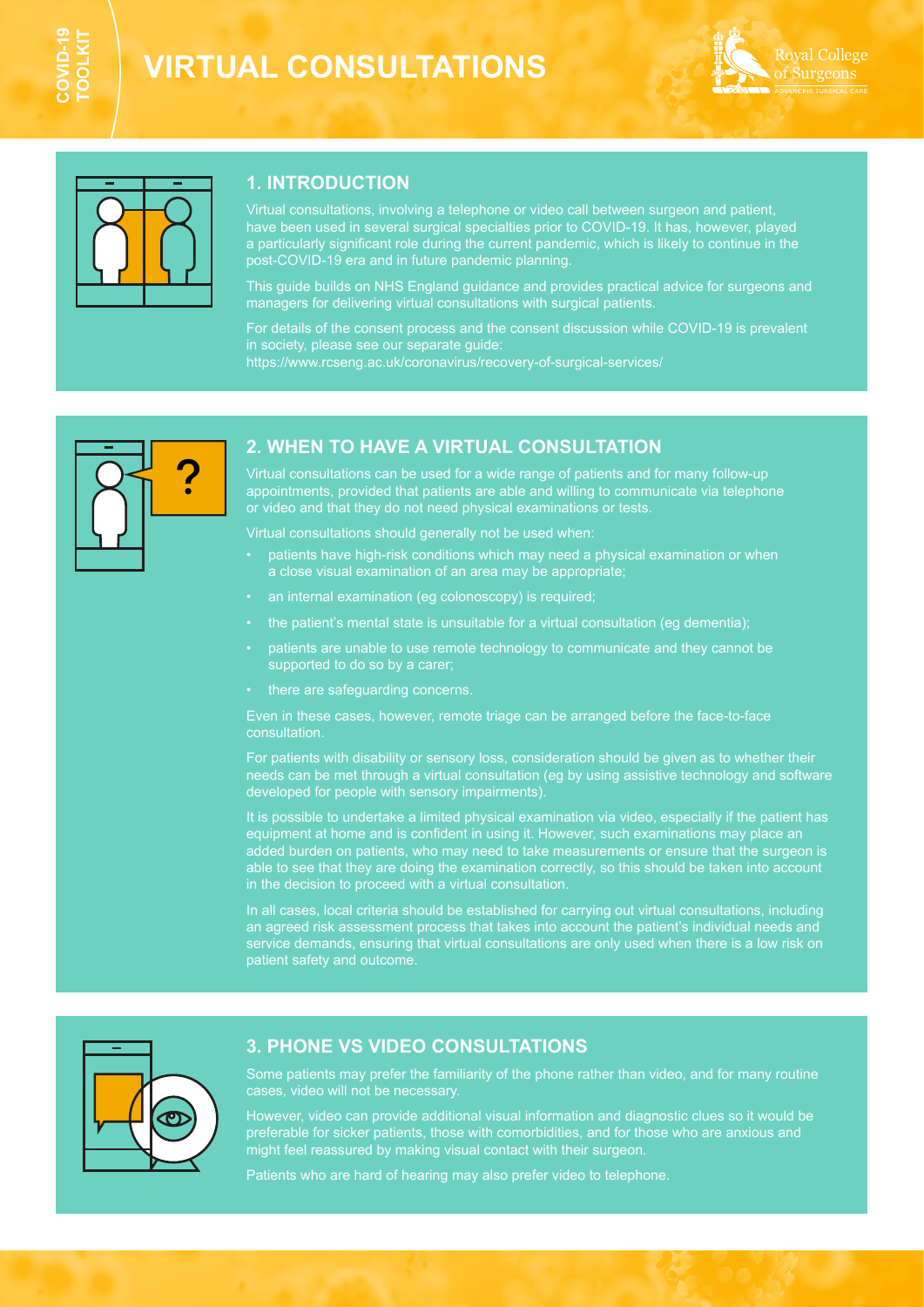

## **4. TECHNICAL CONSIDERATIONS AND DATA PROTECTION**

#### *A. Technology for surgeons and patients*

Each hospital should ideally adopt a uniform software platform of sufficient quality for video consultations with appropriate hardware equipment and training for staff. Hospitals should also produce information for patients on what technology they need to participate in a virtual consultation (eg whether they need to download specific software and how to do so) and how

During the pandemic, NHS Improvement has procured 12–month licences for one video platform, Attend Anywhere, free of charge to all NHS secondary care providers, although hospitals may choose another solution if it works for them and is secure. Independent sector hospitals may use other platforms. Consideration needs to be given to the accessibility of such platforms remotely by staff who may have to work from home (eg in cases of self-isolation).

It is important that there is technical support and the internet connection is of high-quality (at least 11 Mbps but ideally between 11 to 50 Mbps) in which case clinicians and patients breakdowns (eg difficulty establishing an audio connection before getting started, or temporary freezing of the picture) will likely not cause major disruption to the clinical interaction. Major breakdowns, however, disrupt the quality of the remote consultation and the expected standard of the surgeon/patient communication. A backup telephone number should be available in case of technical problems to allow conclusion of the consultation. Finally, a hands-free headset can be very valuable for phone consultations, to allow the surgeon to take notes.

#### *B. Data protection*

During the COVID-19 pandemic, many countries are formally relaxing privacy and data protection regulations for video and other communication technologies. However, a remote consultation must be treated as any other consultation in which sensitive or confidential information is safeguarded and all possible steps are taken to reduce risk to patient confidentiality.

When exchanging information with the patient via email, it should also be noted that personal email accounts held by the general public are not secure and so could be open to breaches in their personal information. This should be explained to the patient and the patient should confirm that they are comfortable using their personal email account to receive communications from their hospital for the purposes of their virtual consultation and consent to treatment.

Although video consultations are securely encrypted, it is the patient's responsibility to If patients are using a mobile phone, they must be made aware that it can only be as secure as any other phone call on that mobile network. Patients should also be informed that the consultation will not be digitally recorded without their prior consent but clinical outcomes from the consultation will be recorded and stored on the patient record.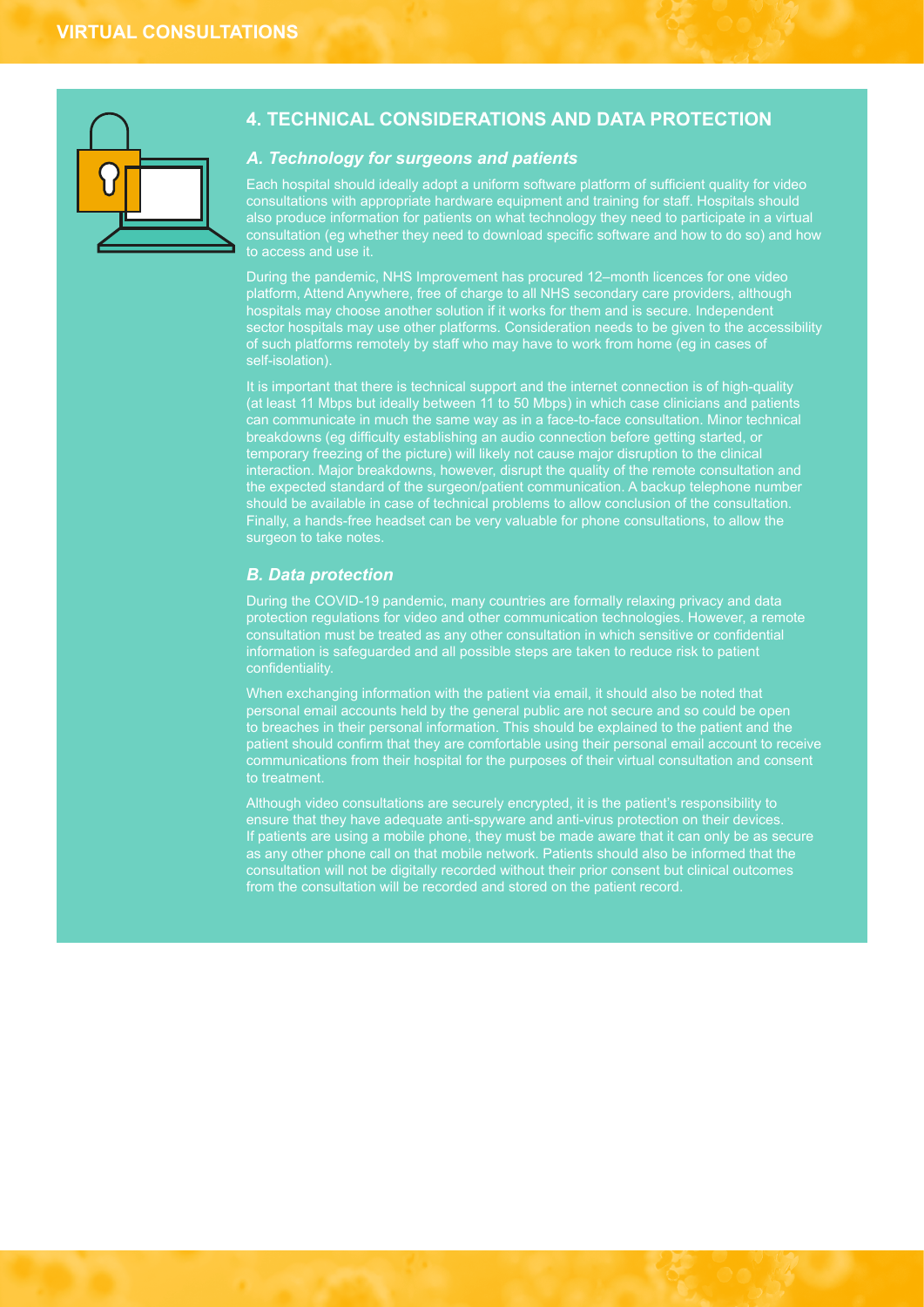

## **5. VIRTUAL CONSULTATION PROCESS**

## *A. In advance of the consultation*

- The surgeon should confirm that, as far as this can be assessed in advance, a virtual consultation is clinically appropriate for this patient and it meets the locally agreed criteria.
- A link to the appointment slot should be emailed to the patient alongside a guide for virtual appointments. Where appropriate, an advance questionnaire can also be sent to patients at the same time to support the assessment of symptoms (including symptoms of COVID-19) and medical history.
- In advance of the first video call, it is advisable that a member of the team arrange a test-call to ensure that the patient has sufficient access and understanding of the relevant technology so that the consultation can run smoothly.
- Where possible, any reasonable adjustments (eg if the patient is hard of hearing or if English is a second language) should be considered and arranged in advance

### *B. On the day, the surgeon should:*

- Check that they have the equipment they need and that the technology is working. If working remotely, they should ensure that home technology and broadband meet the required standard.
- 
- Use a quiet, private and well-lit space to have the telephone/video consultation as they
- Initiate the consultation by calling the patient.

#### *C. At the beginning of the consultation, the surgeon should:*

- Open the conversation by checking that the patient can hear and/or see them and is in a suitable place to talk.
- Introduce himself or herself and any other people in the room and ask the patient to do the same.
- Verify the patient's identity by checking their name, date of birth and address.
- Obtain consent from the patient for the virtual consultation
- Confirm the patient's phone number and email address in case the video connection drops.
- Explain what will happen in the virtual appointment and how long it will last.
- Reassure the patient that the consultation will be very similar to a standard one, and that the call is private and confidential like a regular clinic encounter.
- Take and record verbal consent for the consultation to be conducted virtually (this is needed for the first virtual consultation rather than repeatedly).